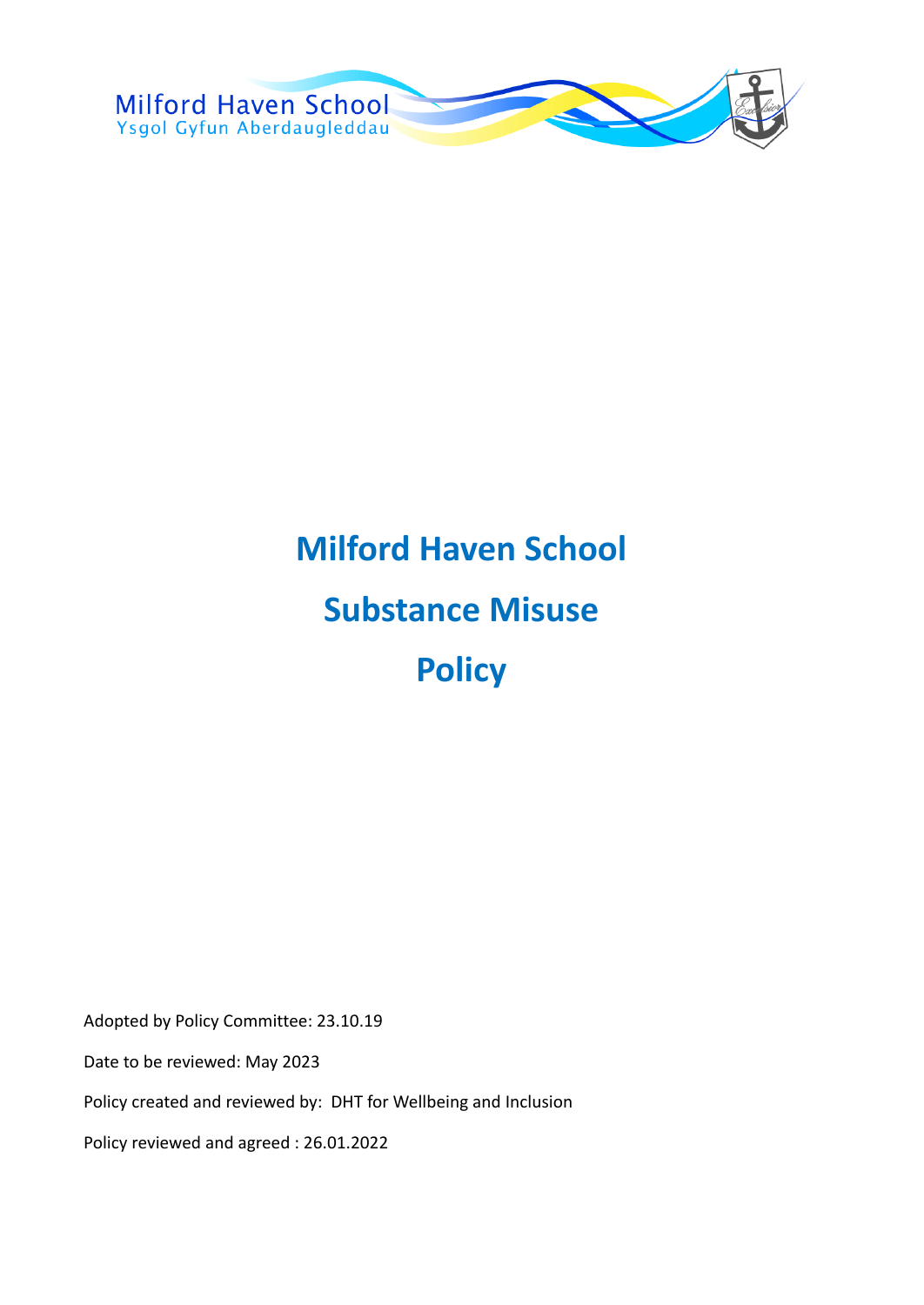# **Definition of a Substance**

For the purposes of this policy statement the word 'substance' is taken to mean those that are legal, such as tobacco, alcohol and solvents, over the counter and prescribed drugs and illegal drugs eg cannabis, heroin, ecstasy, LSD and new psycho-active substances are also considered to be a 'substance'.

# **Medicines**

Many drugs are lawfully carried as medicines. There is a clear policy on the administration of medicines. If learners supply prescription drugs to others in school, they are acting unlawfully and so this policy applies.

## **Staff Responsibility**

The headteacher and governing body have ultimate responsibility for implementation of the policy. At Milford Haven School the responsible staff member is Mr R Berry (Deputy Headteacher). Training is encouraged on a regular basis.

Milford Haven School:

- condones neither the misuse of substances by members of the school, nor the illegal supply of these substances. Learners supplying illegal substances on school premises or on school organised activities will be excluded. Any other involvement with legal or illegal substances falling short of supply will be considered in context based on Local Authority and Welsh Government guidelines;
- is committed to the health and safety of its members and will take action to safeguard their well-being;
- acknowledges the importance of its role in the welfare of young people, and through the PSE programme and the general ethos of the school will seek information and educate learners on the consequences of drug use and misuse;
- takes a proactive stance on this matter believing that health education is a vital part of the personal and social education of every learners;
- shares the responsibility for the education of its learners with their parents/carers, and will keep them informed and involved at all times
- believes that the possession and use of substances in school, or during the school day, or on school activities, is inappropriate. None of the substances covered in this policy are permitted to be bought, sold or otherwise obtained on school premises, or during the school day, including when learners are on school activities or visits. Individual exceptions are made where individual learners need to take prescribed medicines, where appropriate.

### **Educational Aims and Curriculum Issues in respect of Substance Misuse**

In line with the overall aims of the school Milford Haven School will:

- enable learners to make healthy, informed choices by increasing knowledge, challenging attitudes, exploring issues and developing and practising personal skills;
- provide accurate information about substances;
- increase understanding about the implications and possible consequences of use and misuse
- widen understanding about related health and social issues e.g. sex and sexuality, crime, HIV and AIDS;
- enable learners to identify sources of appropriate personal support.

These aims are fulfilled through PSE and Science lessons, Wellbeing provision, Enrichment days, assemblies and extracurricular activities. Opportunities are provided, where appropriate, for learners to develop and apply Personal and Social Education (PSE) across the curriculum. The school actively cooperates with external agencies such as the Police, Social Services, Youth Service and Health and Drug Agencies such as Barod to deliver its commitment to Drugs education and to deal with incidents of substance use and misuse.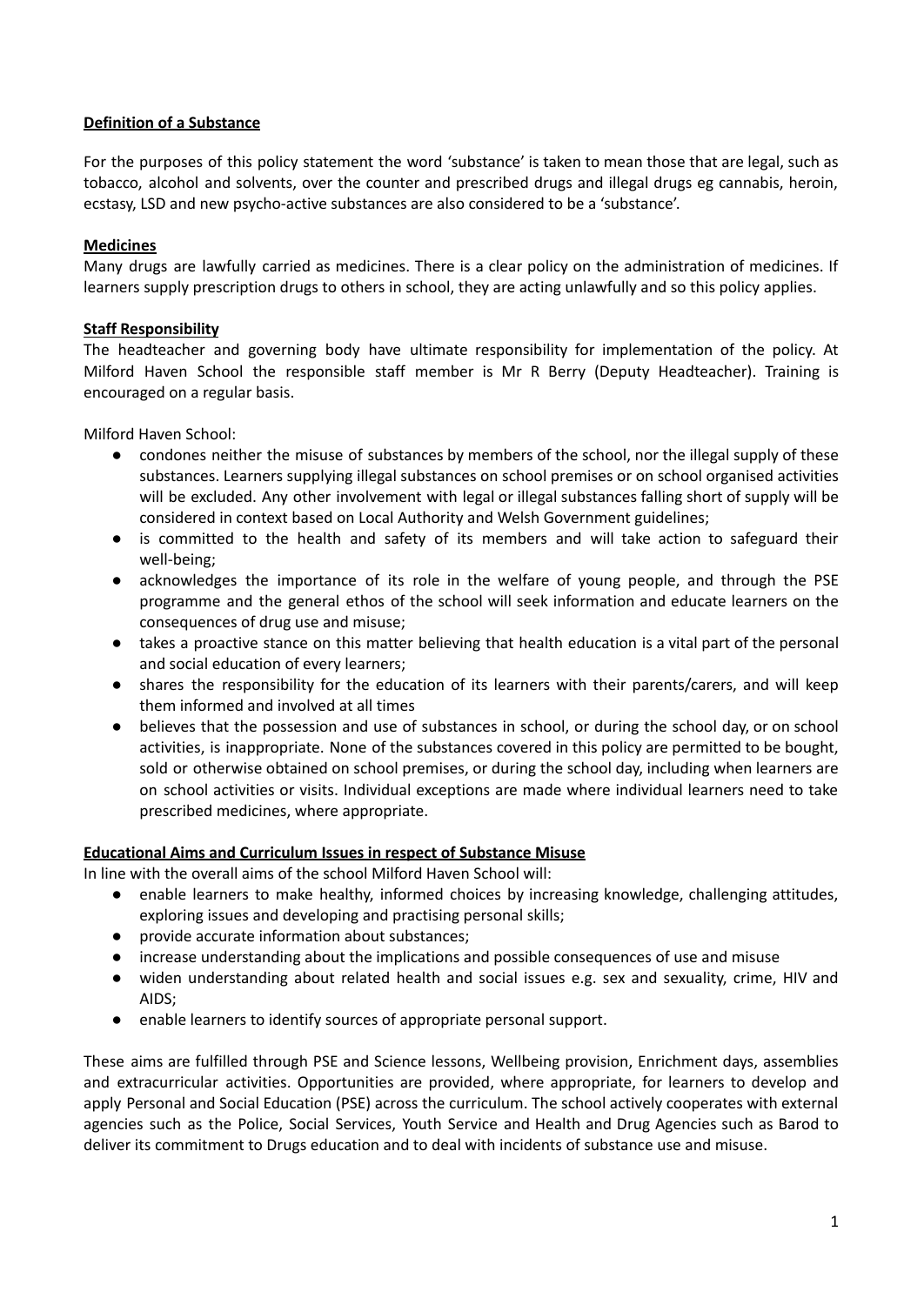Evidence from research on the effectiveness of substance misuse education shows that no single method is effective alone, and that a range of approaches are more productive.

The methods used should:

- Identify clear learning outcomes.
- Emphasise enquiry and investigation rather than formal presentations.
- Offer structured opportunities for discussion in pairs and groups of various sizes.
- Involve an appropriate balance of planned learning activities, including questionnaires, games, surveys, role-play, case study and discussion.
- Allow for graphic as well as written and oral responses.
- Stimulate interest and motivation without resorting to sensationalism.

Research shows that young people value approaches that provide:

- Consistent accurate information presented simply and clearly.
- Informative and accessible reading material.
- Access to peers and credible adult experts, in addition to teachers/youth workers.
- Stimulating and enjoyable tasks.
- Appropriate challenges in an atmosphere, where they feel secure enough to play a full and active part.

All of these methods and approaches are incorporated into Substance Misuse Education at Milford Haven School.

Evidence suggests that substance misuse education is not effective when it relies solely upon:

- Stand-alone or one off talks and sessions which are not part of a whole organisation programme.
- Fear arousing approaches. Reliance on using this approach alone has been shown to lack credibility and may at worst glamorise substance misuse. Research has shown such approaches are not effective particularly in the long term.
- Information only. Evidence shows that information approaches alone will not change behaviour. Information does have a role as part of a broader life skills approach.
- Single messages e.g just say no. Such approaches may limit open, honest debate and discussion, which are building blocks of effective substance misuse education.

Substance Misuse Education at Milford Haven School does not rely solely upon any of the above.

# **Use of outside Speakers**

Contributions from outside speakers or theatre groups are no substitute for a properly resourced teacher led programme. They may enrich a programme if:

- The input is part of a programme and jointly planned with the teacher.
- The approach compliments that of the school programme.
- The teacher is present so they can follow up the input at a later stage there is no requirement for visitors to have a police check due to teacher presence.
- The speaker has experience and expertise in drug education and working with young people.
- The outside speaker can offer something specific and useful that teachers cannot (such as information about the services that young people can use or knowledge to help about the law and the consequences of breaking the law in this area).

This advice is always adhered to when using outside speakers to contribute to Substance Misuse Education at Milford Haven School.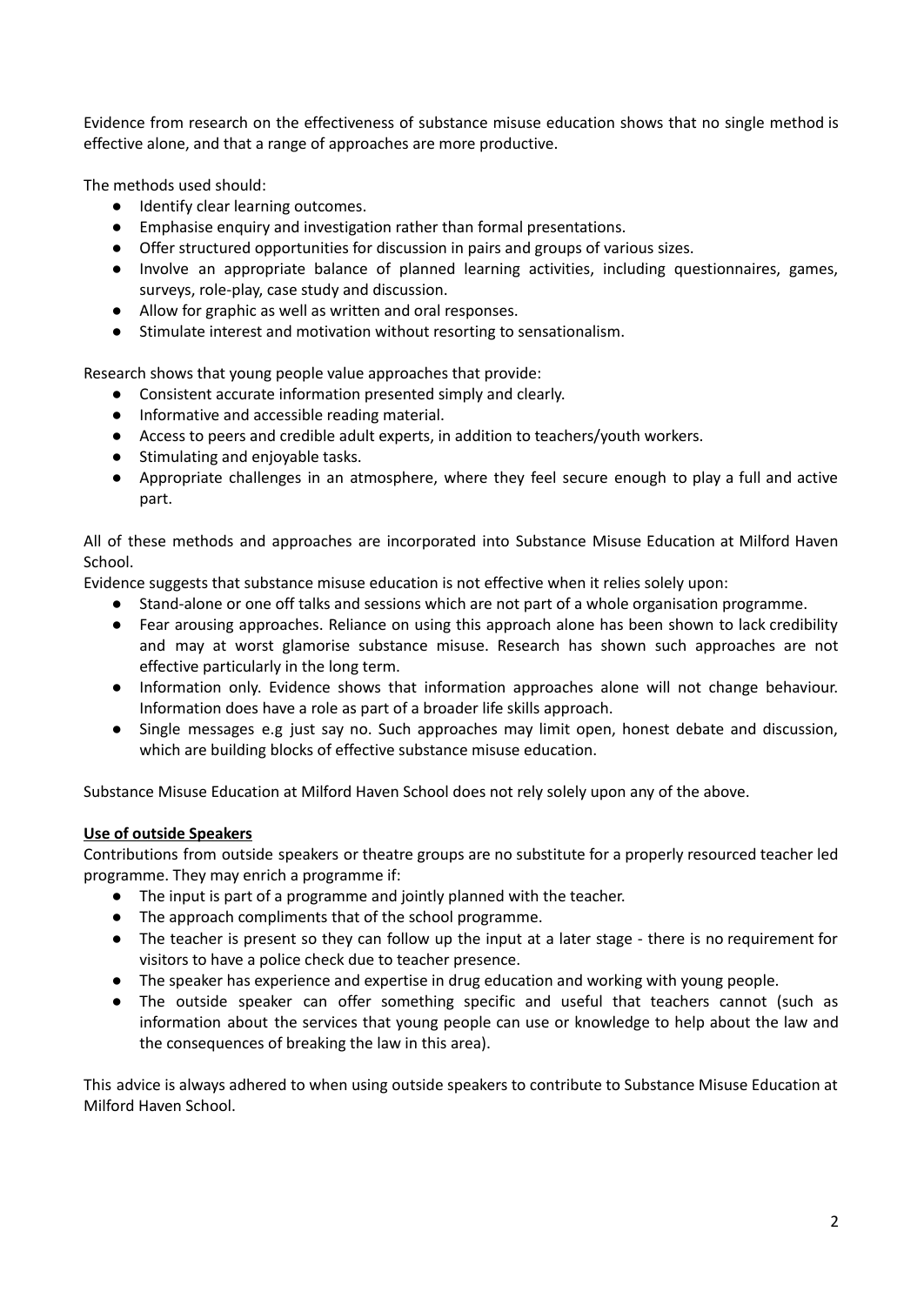# **Procedures for dealing with an incident**

Staff who become aware of difficulties or incidents involving learners and drugs should inform the responsible staff member – Deputy Headteacher who will then notify the Headteacher. The response will depend on the type and degree of risk, with some situations requiring immediate action. Exemplars from Welsh Government guidance include:

Immediate action is needed when there is a clear risk to safety, for example:

- An adult collecting a learner or young person appears to be under the influence of drink or drugs. Action: apply locally agreed learners protection procedures, involve the police if an adult is aggressive.
- A learner or young person/adult appears ill or unsafe as a result of substance misuse. Action: consider obtaining medical advice, note relevant facts and inform parent/carer.
- Substances are being supplied on, or near premises. Action: contact police.
- There is ready access to controlled drugs. Action: contact police.
- The premises have potentially hazardous substance misuse related litter e.g needles, syringes -Action: arrange safe removal of litter according to Health and Safety policy, involve police if related to illegal substance misuse.
- Substance misusers behaving aggressively. Action: seek urgent police assistance to remove.
- A learner/young person discloses that they are misusing drugs or their parent or other family members are misusing drugs. Action: contact social services/LA Safeguarding Officer or specialist substance misuse service for advice on how to respond.

Less immediate action e.g. observation, interview, consultation with other agencies, continued monitoring, may be appropriate when there are for example:

- Generalised allegations or concerns about a particular learners/young person or family;
- Refuted/inconsistent disclosures;
- Concerns but no evidence of substance misuse or related harmful or criminal conduct (such as supply of drugs or other harmful substances);
- Concerns but no evidence of immediate risk to safety.

Actions requiring referral to other organisations include:

- Investigation of criminal activity, including searching persons or personal property.
- Apart from immediate first aid, any health or medical emergency which should be attended by appropriate medical personnel.
- Assessment and providing support and services to vulnerable or troubled learners and families are matters for social services.

Counselling and drug treatment programmes require trained staff, normally accessible through social services, health or specialist substance misuse services.

If staff or learners report a suspicion of any student involved with drugs, alcohol or paraphernalia then the learners will be interviewed, possibly searched and parents/carers contacted. In some circumstances a search may take place without consent; this would be carried out within the boundaries set by the Department of Education (January 2018). Any item found, will be confiscated. Drugs and paraphernalia will be removed from the school site by the police; alcohol will be destroyed. Any incident relating to illegal substances will be reported to the linked police officer to the school. In addition to this, appropriate consequences will be considered by the school. The learners may be excluded either for a fixed term or permanently as a result of the investigation and the seriousness of the incident. The school will also refer learners to external support agencies. If a learner is found with tobacco or e-cigarettes, parents will be informed and appropriate sanctions will be issued.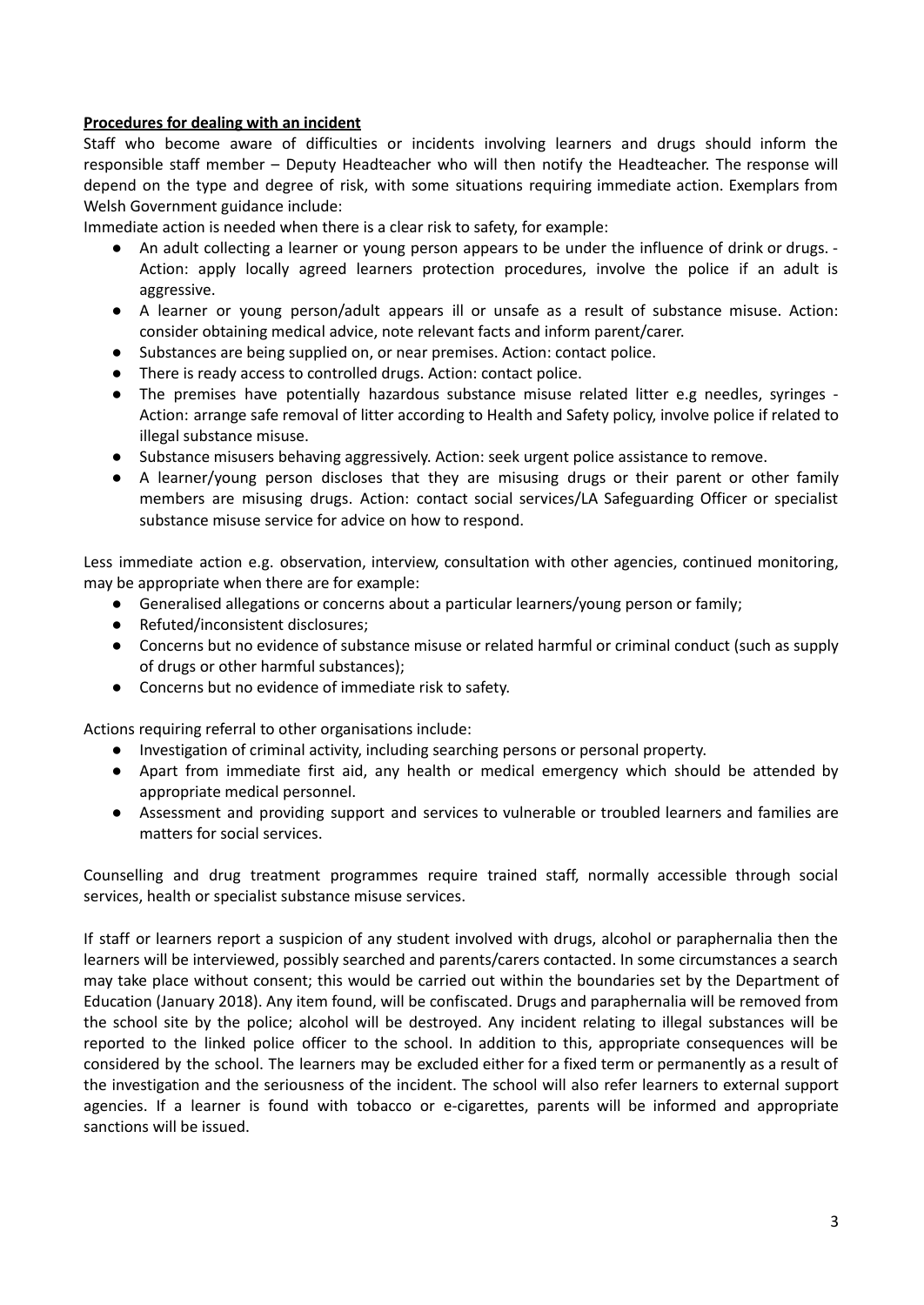# **Power to Search learners**

As per the Positive Engagement Policy, as a school we follow the DfES guidance: Screening, searching and confiscation 2018. School is not required to have formal written consent from the learners for a search – it is enough for the teacher to ask the learner to turn out his or her pockets or if the teacher can look in the learner's bag and for the learners to agree.

If a member of staff suspects a learner has a banned item in his/her possession, they can instruct the learners to turn out their pockets or bag and if the learners refuses, the teacher can apply an appropriate sanction.

Banned items include:

- Cans of drink
- High-energy drinks
- Alcohol
- Illegal drugs
- Stolen items
- Tobacco/cigarettes (all nicotine products including e-cigarettes) and cigarette papers and matches and lighters
- Legal high/weed
- Any article that the member of staff reasonably suspects has been, or is likely to be, used i) to commit an offence, ii) to cause personal injury to, or damage to the property of, any person (including the learner)

### **Contact with Police**

Information concerning use or supply of illegal drugs will always be passed on to the police. Police officers will be briefed as to the nature of the allegation and the confidence in the source of information. If a search is necessary they should be escorted to the room in which the search is to take place. Initial contact with the police would normally be limited to:

The Head Teacher

The learners Protection Officer

The Designated Safeguarding Lead

## **Collecting learners from locations within school**

If a learner needs to be collected from a teaching room or other area within the school, wherever possible this should be done by two adults. Staff should be wary of any attempt of the student to escape to jettison drugs, or attempt to pass drugs to any other student either in the classroom or on the way to the search.

### **Out of School Procedures**

The school has no role in dealing with drug incidents outside school hours and premises other than:

- On school trips and visits, when the same rules and procedures should be applied as far as is reasonable and practicable.
- To the extent that the effect of some substances may persist into school time.
- By passing information onto relevant agencies when the safety or well-being of learners is threatened.
- To assist police in preventing the use of land surrounding the school for drug trading

Alcohol should not be consumed by any member of the school community involved in school trips or residential visits.

### **Procedure for Dealing with young people after an incident**

Drugs and alcohol affect behaviour. The fact that drugs or alcohol have caused a student to behave inappropriately will not be seen as a mitigating factor. The behaviour will be punished using the normal range of school sanctions.